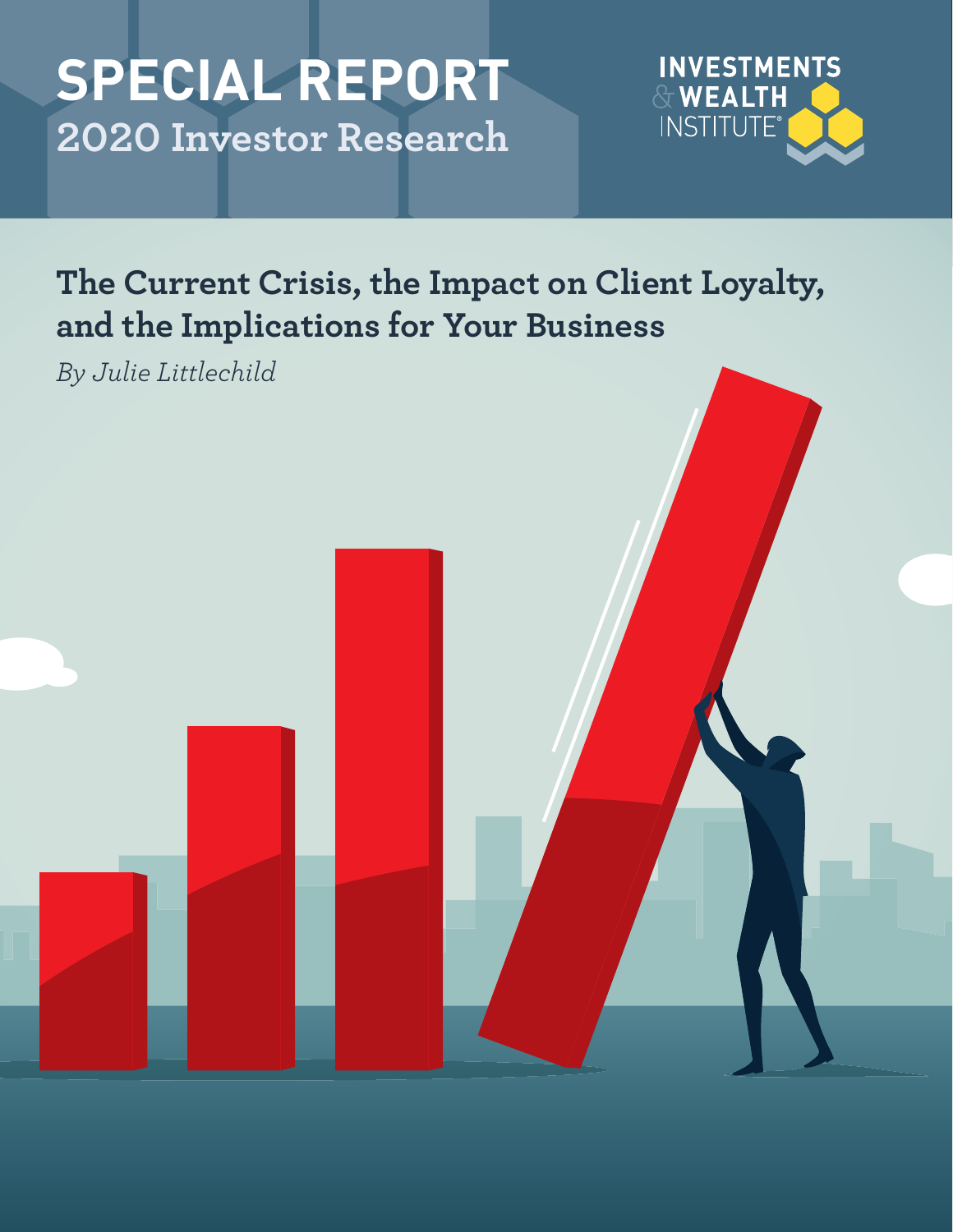# **SPECIAL REPORT**

# 2020 Investor Research: The Current Crisis, the Impact on Client Loyalty, and the Implications for Your Business

*By Julie Littlechild*

It feels, to many, as if we have lived a year in the past two months. It is true for advisors and it is true for their clients, all of whom are navigating significant changes in their lives and businesses on a daily basis. That change leaves us with some questions:

- 1. What do clients need and how has that changed?
- 2. Has that change impacted how clients view their advisory relationship?
- 3. What can advisors do to support clients in a way that reflects what they need right now?

To answer these questions, and more, Investments & Wealth Institute partnered with Absolute Engagement to gather input from more than 1,000 high-net-worth clients. This annual study took on new meaning in the current crisis.

The good news is that clients remain satisfied and the net promoter score has increased. Those high-level metrics, however, mask changes that are occurring. One of the most significant changes is that clients are starting to question the value they receive from their advisors. The study examines how the current crisis is impacting loyalty, what is driving that change, and what advisors can do to provide meaningful support to their clients.

# **THE RESEARCH**

Input was gathered from 1,178 respondents across North America, via an online survey, between March 10 and March 24. All respondents work with a financial advisor, make or contribute to the financial decisions in the household, and meet specific asset criteria (see figure 1). Sixty-four percent of the respondents are based in the United States, with the remainder in Canada; the focus of this report is the 751 respondents from the United States.

#### **Figure 1: Investor Profile: Assets**



Source: 2020 Investor Research, Investments & Wealth Institute and Absolute Engagement

**Question:** Please tell us which best describes your current total investable assets.

There is good news. Satisfaction remains strong, with 90 percent of clients saying they are very satisfied (70 percent) or somewhat satisfied (20 percent) with their advisor. Net promoter score is also high, increasing from 42 in 2019 to 49.7 in 2020.

Those positive results reflect the extent to which advisors are delivering on the core attributes of the relationship. That is, clients believe that advisors are delivering on the things they rate as most important: trust, accuracy, ethics, and knowledge.

# **DESPITE THE GOOD NEWS, THERE IS A (POTENTIAL) LOOMING LOYALTY CRISIS**

As time goes on, some clients are questioning whether their advisor is providing the advice and guidance they need. In 2019, 21 percent of clients reported that they had considered changing advisors; for some that was simply a consideration while some had taken steps to make the change. In 2020 that number jumped to 31 percent.

More telling, however, is the change that took place during the two-week period in which data was gathered. Respondents were put into three categories based on when they responded. Thirty-one percent of respondents participated during March 10–11, 55 percent during March 12–15, and 14 percent during March 16–24. During that short period of time, the percentage of clients who are considering moving increased.

Figure 2 makes it clear that more investors are questioning the relationship they have with their advisors. It would be easy to be defensive at a time when advisors and their teams are working harder than ever. However, it is important to ask why this is happening and what advisors can do to protect their businesses and to help clients feel more confident and secure with the relationship.



#### **Figure 2: Loyalty Is Fluid and Decreasing**

Source: 2020 Investor Research, Investments & Wealth Institute and Absolute Engagement

**Question:** Thinking about your primary advisor, which best describes your desire to stay with him or her?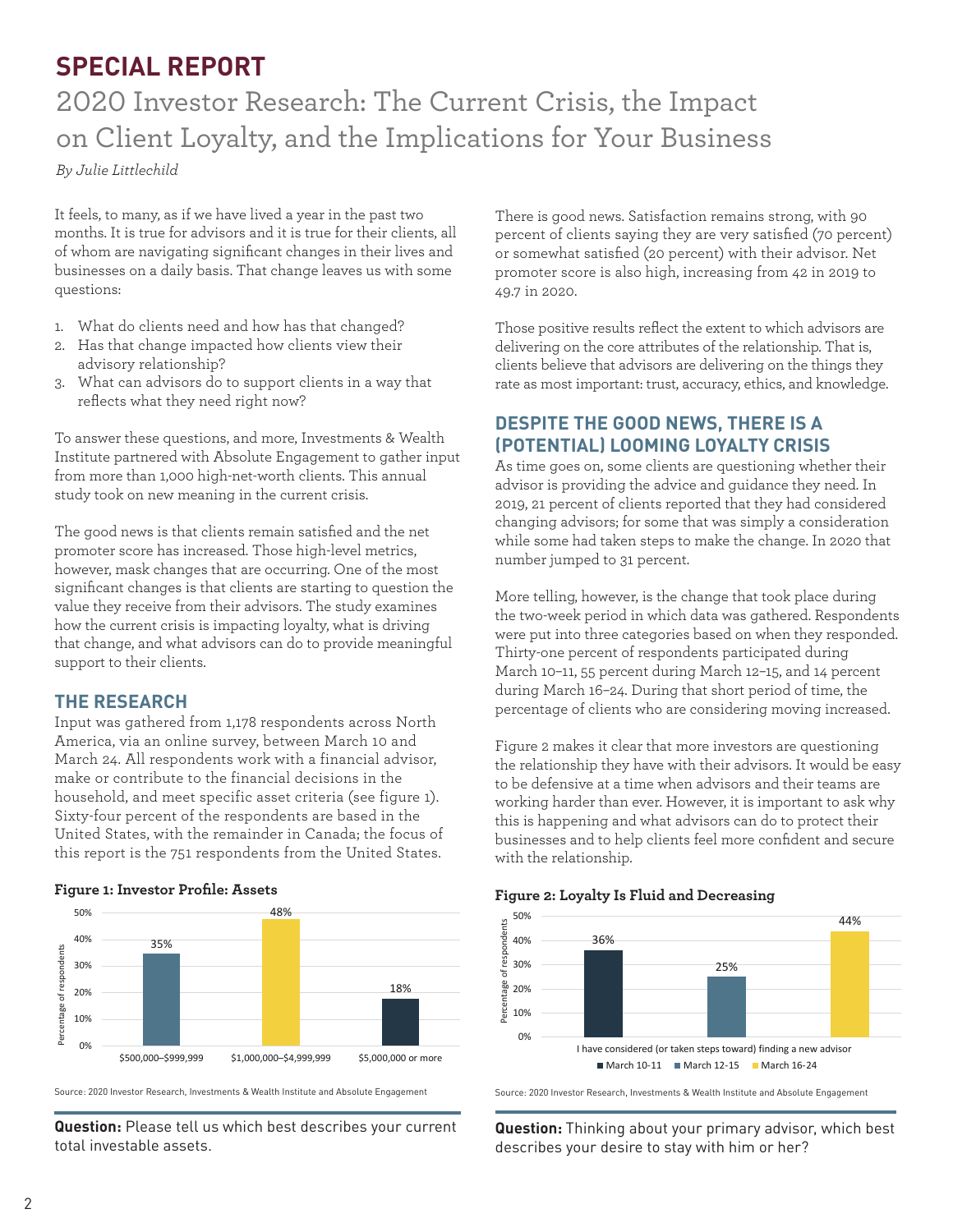# **WHERE ARE THE GAPS?**

In order to understand what is causing the cracks in client loyalty, we examined the more granular aspects of the advisorclient relationship. In total, we evaluated 75 different aspects of the relationship, providing a comprehensive view of what clients need, want, and expect.

Clear relationship gaps emerge when we examine the difference between the level of importance that clients place on a specific aspect of the relationship against their perception of advisor performance. Gaps emerged in the following six areas:

- Working with an advisor who puts my needs  $\bullet$ first when making recommendations
- Working with an advisor who helps me make difficult decisions
- Working with an advisor who protects me from making bad financial decisions
- Being satisfied with my long-term investment ٠ performance/returns
- Being comfortable with the level of risk in my plan/portfolio
- Working with an advisor who provides good value for the fees I pay

The largest gap was clients' perception that their advisor may not be putting their needs first when making recommendations. Eighty-one percent of respondents rate that as "very important," but only 63 percent "completely agreed" that the advisor was delivering. Although the temptation is to defend the substantial work that advisors are doing to support their clients, it is more important to ask why some clients are feeling this way and what they really need.

Beyond the relationship gaps, there are clear confidence gaps. Four confidence gaps were identified that reflect how clients are feeling, rather than the service their advisor is providing:

- Feeling financially secure  $\bullet$
- Feeling in control of reaching my financial goals ö
- Feeling confident in my ability to reach my financial goals  $\bullet$
- Having a clear plan in place to reach my financial goals

These confidence gaps highlight an opportunity for advisors to support clients in a different way. Confidence is not only a reflection of what is happening in the markets and the value of our portfolios. It is about a sense of control, clients' belief in their own abilities, and the clarity of the clients' plan. Rather than looking at "confidence," it may be more important to look at "self-confidence."

Advisors cannot impact world events or the markets, any more than their clients can. Advisors can, however, help clients to feel more in control and more confident in their own abilities. And they can ensure the plan is both clear and communicated. At a time when things feel out of control, advisors have a unique opportunity to raise the collective level of self-confidence among their clients.

### **THE IMPACT OF SELF-CONFIDENCE**

In order to understand the importance and impact of selfconfidence, we created a Client Self-Confidence Index, a composite score (out of 100) that reflects the four components outlined above.

The impact of self-confidence is clear when clients are split into segments that reflect their level of self-confidence. Figure 3 shows the percentage of clients that fall into each of three self-confidence segments, along with the Client Self-Confidence Index score for each segment.

#### **Figure 3: The Self-Confidence Index**



Source: 2020 Investor Research, Investments & Wealth Institute and Absolute Engagement

Although a natural place to focus attention is the low selfconfidence segment, it represents a relatively small number of clients. However, the data highlight the extraordinary impact of supporting clients in making even small improvements in selfconfidence. Figure 3 shows that nearly half of clients (47 percent) fall into the "moderate" self-confidence segment.

Figure 4 highlights the impact of closing the small 12-point gap between those clients and those in the high self-confidence segment. Net promoter score increases by 55 percent, from 47 to 73, as clients move from moderate to high self-confidence. That score goes below zero for those with the least selfconfidence.

#### **Figure 4: The Self-Confidence Index: Net Promoter Score**



**Question:** How likely is it that you would recommend your financial advisor to a friend or colleague?

Satisfaction increases substantially with self-confidence (see figure 5). Two thirds of those with moderate self-confidence said they were "very satisfied" with their relationship and that jumped to 87 percent among those who were highly self-confident.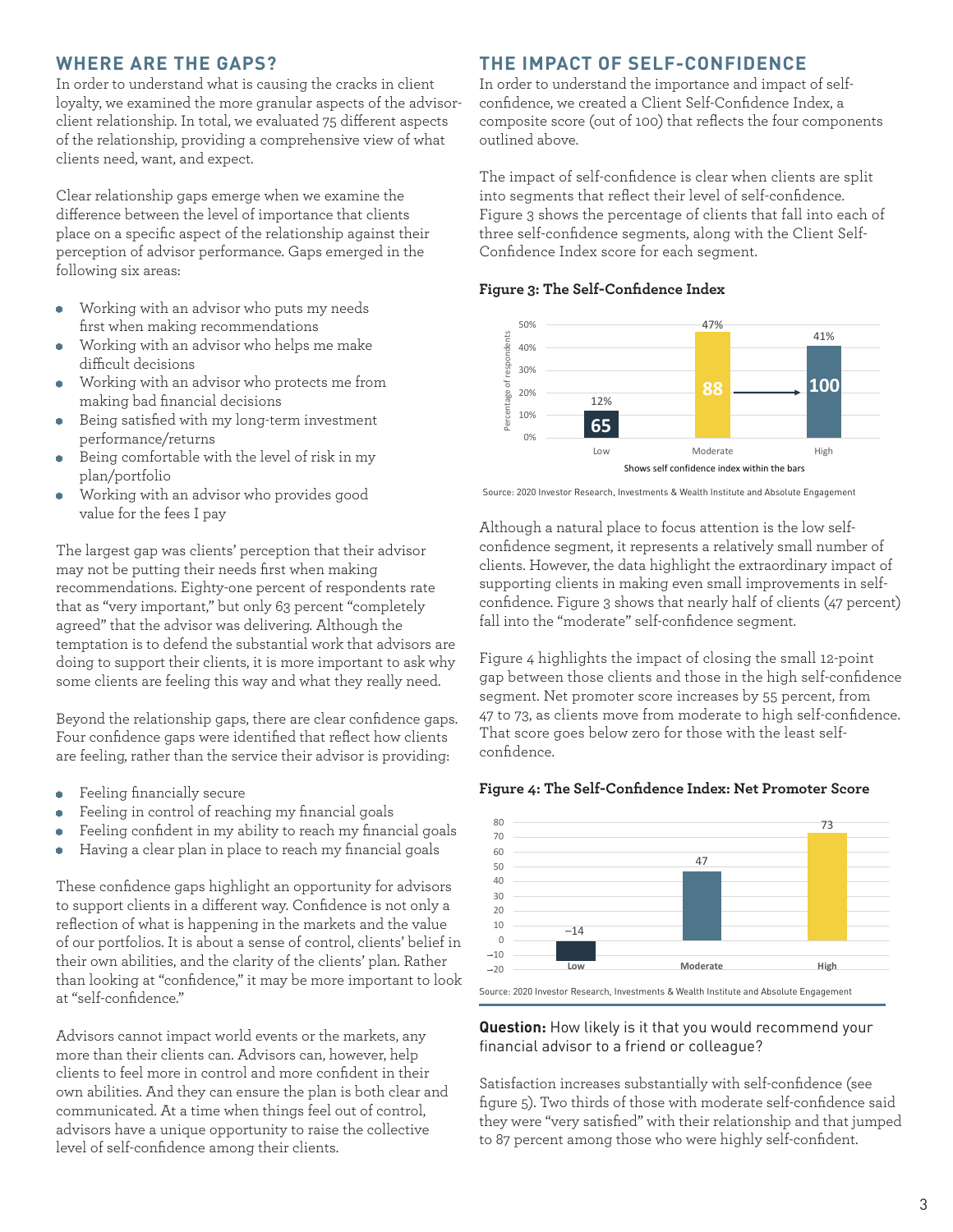#### **Figure 5: The Self-Confidence Index: Satisfaction**



**Question:** Please rate your overall level of satisfaction with your financial advisor.

Loyalty is similarly impacted. Despite the fact that overall loyalty is being tested during the current crisis, 86 percent of clients, who had high self-confidence, have never thought about changing advisors, dropping to 65 percent for those with moderate self-confidence and less than 40 percent for those with low self-confidence (see figure 6).

#### **Figure 6: The Self-Confidence Index: Loyalty**



**Question:** Thinking about your primary advisor, which best describes your desire to stay with him or her?

It is important to note that self-confidence is not tied directly to wealth. Clients with \$5 million or more in total investable assets were equally likely to be in the low, moderate, and high self-confidence segments (see figure 7).

#### **Figure 7: The Self-Confidence Index: Assets**



**Question:** Please tell us which best describes your current total investable assets.

## **DRIVING CLIENT SELF-CONFIDENCE**

The question, of course, is what can advisors do to actively support clients in feeling higher levels of self-confidence now and into the future? To answer that question, we assessed the correlation between 75 different components of the advisorclient relationship and the three self-confidence segments. Below are the 14 statements that were significantly correlated, across six key categories. These are the levers that advisors can pull to increase self-confidence.

#### **Focus on goals**

- o I am clear about my financial goals.
- o My advisor helps me define my financial goals and objectives.
- o My advisor fully understands my life goals.

#### **Deliver on core expectations**

- o I am satisfied with my long-term investment performance/returns.
- o I am comfortable with the level of risk in my plan/portfolio.

#### **Communicate offer and value**

- o If asked, I could clearly describe the value my advisor provides.
- o The range of services my advisor provides meets all of my needs.
- o I fully understand the range of services that my advisor provides.

#### **Provide meaningful guidance**

- o My advisor helps me make difficult decisions.
- o My advisor helps me to understand the impact that market turbulence can have on my plan.
- **Enhance reviews**
	- o I feel energized and inspired about my future when I meet with my advisor.
	- o I get a great deal of value from my review meetings with my advisor.

#### **Go beyond investments**

- o The support that my advisor provides goes beyond managing my money/investments.
- o My advisor adds value above and beyond investment performance.

#### **TAKING ACTION**

What does this mean for advisors? It means that the current environment is one of the most significant threats to businesses and one of the greatest opportunities to provide clients with meaningful support that goes beyond investments and planning. As such, it is an opportunity to offer support and to differentiate the business.

Let's look at one example to demonstrate how advisors can intentionally impact self-confidence by structuring a client communications plan that goes beyond investments.

We know that client self-confidence is impacted by access to educational content from advisors. Sixty-five percent of high self-confidence clients said their advisor provides educational opportunities, dropping to 46 percent among low-self-confidence clients. It is interesting to note that a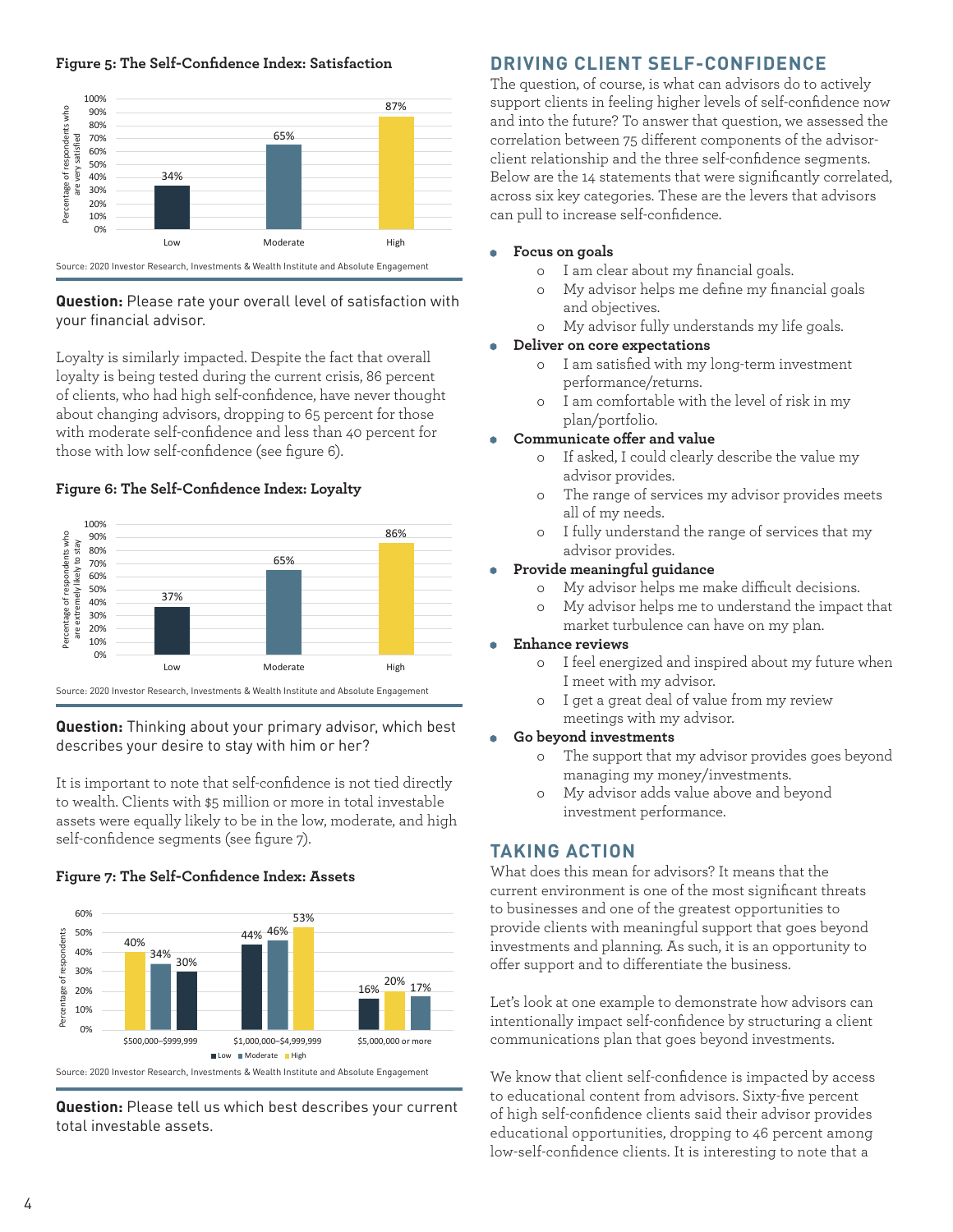further 30 percent of low-self-confidence clients indicated they would be interested in educational opportunities.

In order to gain a deeper understanding of what kind of educational content would be of interest, we asked investors which topics they would be interested in learning more about. Among the most popular were those identified in table 1.

### **Table 1: Overall: Most Popular Topics**

| <b>Topic</b>                                                            | <b>Percent Responding 'Yes'</b> |
|-------------------------------------------------------------------------|---------------------------------|
| Maintaining sufficient assets to meet lifetime income needs             | 39%                             |
| Coping with a significant market downturn                               | 37%                             |
| Education on investments or the markets                                 | 32%                             |
| Dealing with the rising costs of health/long-term care                  | 29%                             |
| Ensuring my partner/spouse is taken care of should I pass<br>away first | 28%                             |

Source: 2020 Investor Research, Investments & Wealth Institute and Absolute Engagement

**Question:** Which topics would you be interested in learning more about from your advisor? Please select all that apply.

An effective communications plan, however, is about delivering communications that may be of general interest to all clients and sharing communications that reflect what is most important to clients right now. When these results are examined, based on the date the investor participated, it is clear that other topics are gaining in popularity (see table 2).

#### **Table 2: The Impact of Time: Biggest Changes between March 10 and March 24**

| <b>Topic</b>                                     | Percent Interested March 10-11 /<br>Percent Interested March 16-24 |
|--------------------------------------------------|--------------------------------------------------------------------|
| Health and wellness                              | 19% / 48%                                                          |
| Thinking about second careers                    | 12%/23%                                                            |
| Caring for aging parents                         | 12%/21%                                                            |
| Helping children make better financial decisions | 24% / 32%                                                          |
| Education on investments and markets             | 30% / 38%                                                          |
| Leaving a financial legacy for a charity         | 20% / 26%                                                          |
| Finding volunteer opportunities                  | 11% / 17%                                                          |

Source: 2020 Investor Research, Investments & Wealth Institute and Absolute Engagement

**Question:** Which topics would you be interested in learning more about from your advisor? Please select all that apply.

Topics such as health and wellness have become increasingly relevant for clients during this crisis and that is where advisors can add significant value. Of interest is that the only topic to show a significant decline was "Coping with a Significant Market Downturn" (see figure 8). The message seems to be that this was an important topic going into the downturn, but it became less important as other non-financial issues began to dominate for clients.

#### **Figure 8: Coping with a Significant Market Downturn**



Source: 2020 Investor Research, Investments & Wealth Institute and Absolute Engagement

**Question:** Which topics would you be interested in learning more about from your advisor? Please select all that apply. (Shows interest in topic: Coping with a significant market downturn.)

In order to take action, advisors will need to gain a deeper understanding of the real challenges their clients are facing right now and respond with content or educational opportunities that reflect those needs. In so doing, advisors can demonstrate leadership and enhance client selfconfidence.

### **SUMMARY**

During this crisis, there is much for advisors and their teams to be proud of as they deliver meaningful guidance to clients. Key industry metrics remain strong and that is no easy feat.

The study provides a look at what clients need, want, and expect during an unprecedented time in history and one that is still evolving. This report was designed to highlight the shifts that are occurring so that advisors can tackle them head on. There is no doubt that advisors are working harder than ever before to support their clients; this data should help focus that extraordinary effort.

The best that anyone can do is to focus on those things that can be positively impacted. One of the greatest gifts you can give your clients is a sense of control and confidence at a time when both are in short supply.

*Julie Littlechild is the founder and chief executive officer of Absolute Engagement, a firm that conducts on-going industry research and helps advisors design and deliver client communications (and an overall client experience) that reflects what is most important to their clients. Contact her at jlittlechild@absoluteengagement.com.*

To find resources that will benefit your clients visit: **www.investmenthelp.org**